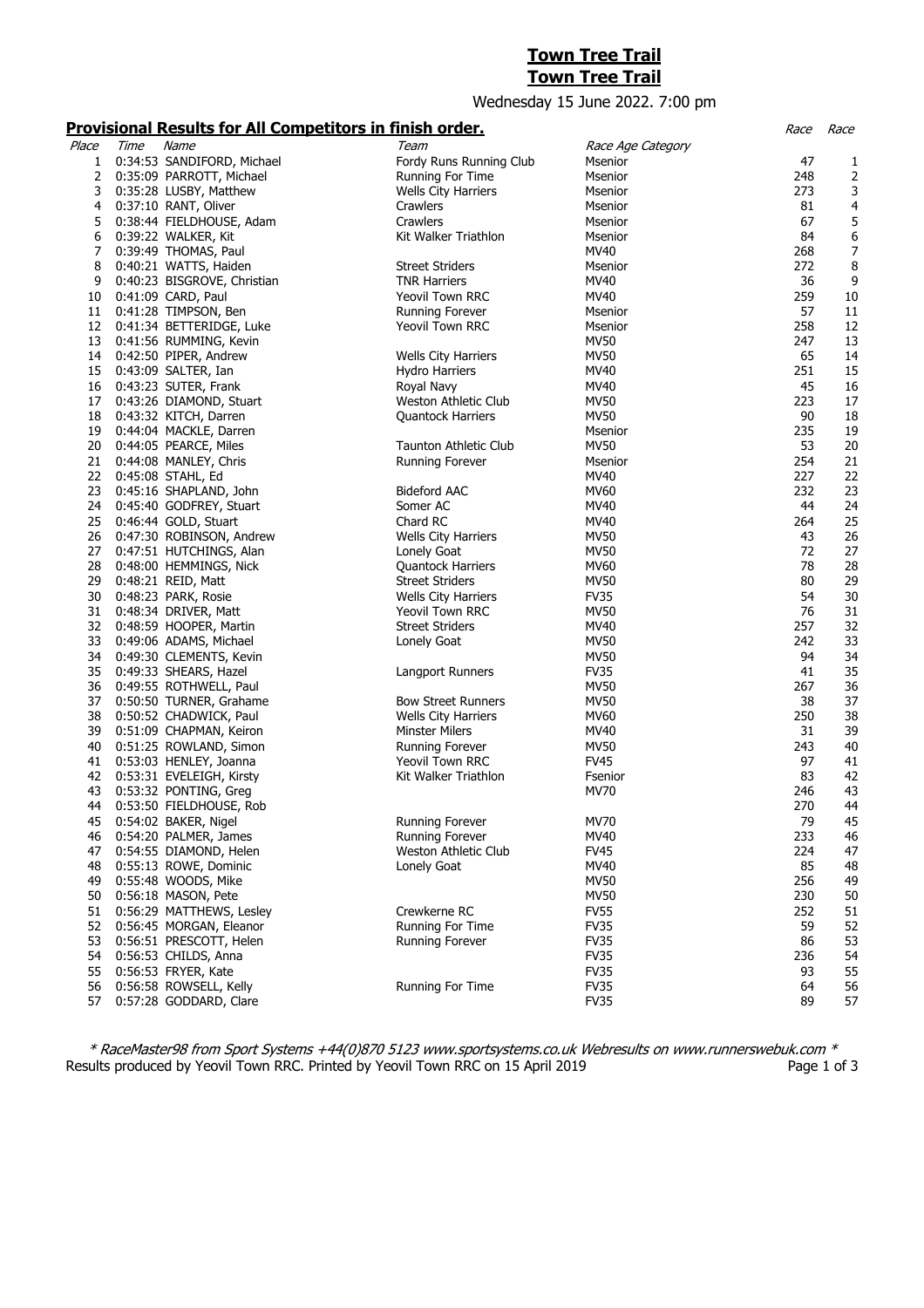### Town Tree Trail, Town Tree Trail - Wednesday 15 June 2022. 7:00 pm

|       |      |                             | <b>Provisional Results for All Competitors in finish order.</b> |                   | Race | Race |
|-------|------|-----------------------------|-----------------------------------------------------------------|-------------------|------|------|
| Place | Time | Name                        | Team                                                            | Race Age Category |      |      |
| 58    |      | 0:57:32 CRAMPTON, Ann-Marie | <b>Running Forever</b>                                          | <b>FV55</b>       | 87   | 58   |
| 59    |      | 0:58:24 TUER, Sally         | <b>Running Forever</b>                                          | <b>FV65</b>       | 46   | 59   |
| 60    |      | 0:58:39 SHEARS, Karen       | <b>Wells City Harriers</b>                                      | <b>FV65</b>       | 42   | 60   |
| 61    |      | 0:58:43 HORLOCK, Len        | South West Vets                                                 | <b>MV70</b>       | 237  | 61   |
| 62    |      | 0:58:52 CHIVERS, Laura      |                                                                 | <b>FV35</b>       | 35   | 62   |
| 63    |      | 0:58:58 ENGLAND, Jason      | <b>BHAM</b> runners                                             | <b>MV50</b>       | 74   | 63   |
| 64    |      | 0:59:05 CUSACK, John        | Minster Milers                                                  | MV40              | 199  | 64   |
| 65    |      | 0:59:45 BISWAS, Emma        | <b>Minster Milers</b>                                           | <b>FV35</b>       | 91   | 65   |
| 66    |      | 0:59:48 COCKCROFT, Dave     |                                                                 | MV60              | 96   | 66   |
| 67    |      | 1:00:06 FULLER, Richard     | <b>Minster Milers</b>                                           | <b>MV50</b>       | 82   | 67   |
| 68    |      | 1:00:08 POLLARD, Mark       | Lonely Goat                                                     | MV60              | 70   | 68   |
| 69    |      | 1:00:11 WILLIAMS, Jonathan  | Burnham on Sea Harriers                                         | MV40              | 23   | 69   |
| 70    |      | 1:00:34 VINCENT, Jeanette   | Yeovil Town RRC                                                 | <b>FV45</b>       | 9    | 70   |
| 71    |      | 1:00:55 MURR, Rob           | Running Forever                                                 | MV60              | 229  | 71   |
| 72    |      | 1:00:56 BERRY, Adam         | Minster Milers                                                  | Msenior           | 241  | 72   |
| 73    |      | 1:00:58 PROUSE, Aaron       | <b>Minster Milers</b>                                           | Msenior           | 95   | 73   |
| 74    |      |                             | Burnham on Sea Harriers                                         | <b>FV65</b>       | 92   | 74   |
| 75    |      | 1:01:14 NICHOLLS, Sue       |                                                                 | MV60              | 51   | 75   |
|       |      | 1:01:17 STRELLEY, Trevor    | Yeovil Town RRC                                                 |                   |      |      |
| 76    |      | 1:01:27 GILBERT, Julie      | Langport Runners                                                | <b>FV55</b>       | 6    | 76   |
| 77    |      | 1:01:50 CHAPMAN, Spencer    | Langport Runners                                                | <b>MV50</b>       | 269  | 77   |
| 78    |      | 1:02:01 UNTHANK, Julian     | <b>BHAM</b> runners                                             | <b>MV50</b>       | 253  | 78   |
| 79    |      | 1:02:26 ASTINGTON, Caroline | <b>BHAM</b> runners                                             | <b>FV55</b>       | 1    | 79   |
| 80    |      | 1:02:32 HOLLAND, Lill       | Running For Time                                                | <b>FV45</b>       | 61   | 80   |
| 81    |      | 1:03:02 BENTON, Tracey      | Burnham on Sea Harriers                                         | <b>FV45</b>       | 28   | 81   |
| 82    |      | 1:03:04 CULLEN, Angie       | <b>Minster Milers</b>                                           | <b>FV45</b>       | 99   | 82   |
| 83    |      | 1:03:25 BLACK, Elisabeth    |                                                                 | <b>FV55</b>       | 234  | 83   |
| 84    |      | 1:03:27 MALE, Susan         |                                                                 | <b>FV55</b>       | 244  | 84   |
| 85    |      | 1:03:31 MARSHALL, Tracy     | Running Forever                                                 | <b>FV35</b>       | 63   | 85   |
| 86    |      | 1:03:36 STOKES, Katie       | <b>Yeovil Town RRC</b>                                          | <b>FV45</b>       | 39   | 86   |
| 87    |      | 1:03:45 PERRIN, Amanda      | Langport Runners                                                | <b>FV55</b>       | 13   | 87   |
| 88    |      | 1:04:32 BROOKS, Debbie      | Weston Athletic Club                                            | <b>FV55</b>       | 261  | 88   |
| 89    |      | 1:05:07 TRELOGGEN, Louise   | <b>Street Striders</b>                                          | <b>FV55</b>       | 48   | 89   |
| 90    |      | 1:05:44 KANDITT, Tracey     |                                                                 | <b>FV45</b>       | 255  | 90   |
| 91    |      | 1:06:02 COX, Melanie        | <b>Yeovil Town RRC</b>                                          | <b>FV55</b>       | 37   | 91   |
| 92    |      | 1:06:04 MURLEY, Gemma       | Yeovil Town RRC                                                 | <b>FV35</b>       | 58   | 92   |
| 93    |      | 1:06:08 MACKLEY, Louise     | <b>Minster Milers</b>                                           | <b>FV55</b>       | 30   | 93   |
| 94    |      | 1:06:15 LEVETT, Sandra      | <b>Yeovil Town RRC</b>                                          | <b>FV55</b>       | 34   | 94   |
| 95    |      | 1:06:30 JENNINGS, Brian     | Langport Runners                                                | <b>MV50</b>       | 75   | 95   |
| 96    |      | 1:06:57 MINCHELL, Charlotte | Orpington RR                                                    | <b>FV65</b>       | 260  | 96   |
| 97    |      | 1:07:57 WELSH, Sascha       | <b>Minster Milers</b>                                           | <b>FV35</b>       | 198  | 97   |
| 98    |      | 1:08:30 SNELLING, Paul      | Weston Athletic Club                                            | MV70              | 19   | 98   |
| 99    |      | 1:10:34 ELAND, Lisa         | <b>BHAM</b> runners                                             | <b>FV45</b>       | 225  | 99   |
| 100   |      | 1:10:34 HINGLEY, Karen      |                                                                 | <b>FV55</b>       | 88   | 100  |
| 101   |      | 1:10:41 BURTON, Julie       | <b>Yeovil Town RRC</b>                                          | <b>FV55</b>       | 245  | 101  |
| 102   |      | 1:12:03 CRIDDLE, Claire     | Minster Milers                                                  | <b>FV55</b>       | 73   | 102  |
| 103   |      | 1:12:49 GOLD, Paul          | Bow Street Runners                                              | <b>MV50</b>       | 240  | 103  |
| 104   |      | 1:12:50 JONES, Pete         | <b>Bow Street Runners</b>                                       | <b>MV60</b>       | 239  | 104  |
| 105   |      | 1:13:10 IRVINE, Louisa      | <b>BHAM</b> runners                                             | <b>FV45</b>       | 15   | 105  |
| 106   |      | 1:13:11 ROMANS, Shelly      | <b>BHAM</b> runners                                             | <b>FV35</b>       | 14   | 106  |
| 107   |      | 1:13:21 JELLEY, Mark        | South West Road Runners                                         | <b>MV50</b>       | 249  | 107  |
| 108   |      | 1:14:14 KEY, Anna           | <b>Minster Milers</b>                                           | <b>FV35</b>       | 265  | 108  |
| 109   |      | 1:14:15 KEY, Alex           | <b>Minster Milers</b>                                           | Msenior           | 98   | 109  |
| 110   |      | 1:15:01 NORRIS, Clare       |                                                                 | <b>FV55</b>       | 228  | 110  |
| 111   |      | 1:15:02 MASON, Elaine       |                                                                 | <b>FV45</b>       | 231  | 111  |
| 112   |      | 1:15:16 BISATT, Paula       | Running Forever                                                 | <b>FV55</b>       | 55   | 112  |
| 113   |      | 1:15:17 MATHEW, Caragh      | Running Forever                                                 | <b>FV45</b>       | 66   | 113  |
| 114   |      | 1:17:58 HUGHES, Jean        | Langport Runners                                                | <b>FV65</b>       | 266  | 114  |
| 115   |      | 1:23:15 LAWRENCE, Michelle  | <b>Minster Milers</b>                                           | Fsenior           | 226  | 115  |
| 116   |      | 1:23:16 LAWRENCE, Phil      | <b>Minster Milers</b>                                           | Msenior           | 271  | 116  |
| 117   |      | 1:31:21 MOORE, Margarita    | Lonely Goat                                                     | Fsenior           | 71   | 117  |
| 118   |      | 1:34:28 ADAMS, Jenny        | <b>Wells City Harriers</b>                                      | <b>FV65</b>       | 49   | 118  |
|       |      |                             |                                                                 |                   |      |      |

\* RaceMaster98 from Sport Systems +44(0)870 5123 www.sportsystems.co.uk Webresults on www.runnerswebuk.com \* Results produced by Yeovil Town RRC. Printed by Yeovil Town RRC on 15 April 2019 **Page 2 of 3** Page 2 of 3